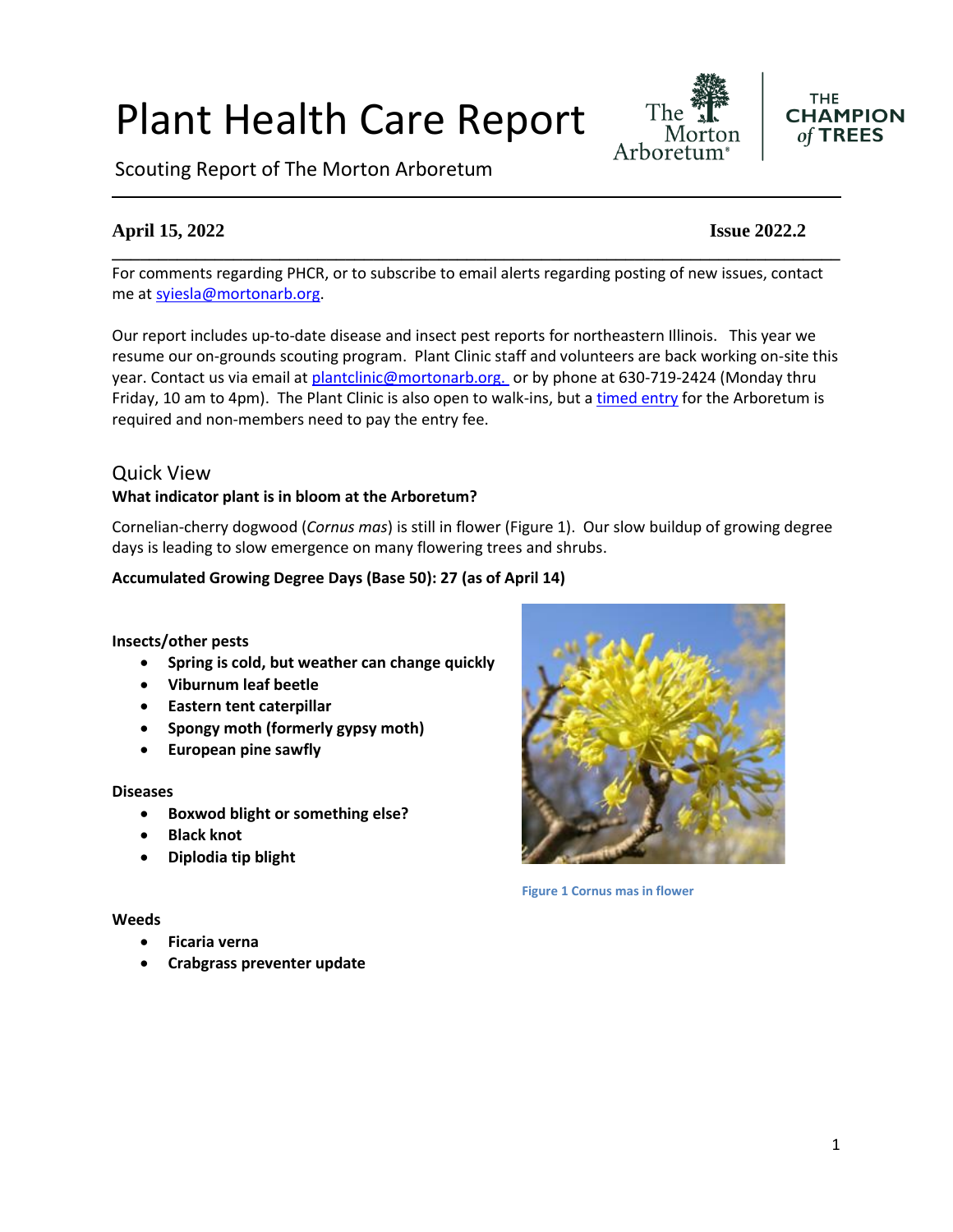## **Oak and Elm Pruning Advisory**

Time to stop pruning oaks and elms**.** If you need to prune now, consider sealing the pruning cuts immediately. Wisconsin DNR offers this guideline about the emergence of the vectors: As a general rule, "temperatures above 60 degrees for 7 consecutive days" is considered to be warm enough for the emergence of *C[olopterus] truncates* [sap beetles]. These are the beetles that can carry the oak wilt fungus. Northern Illinois has not seen those temperatures yet, but the weather can change quickly.

## Soil temperatures around Illinois (from Illinois State Water Survey)

This information will be provided all season. For data from other reporting stations, go to <https://www.isws.illinois.edu/warm/soil/> (you will need to set up an account to access data.) Crabgrass does not germinate until soil temps are above 55 degrees for 5 to 7 days (use more shallow depth for this). Root growth on trees/shrubs occurs when soil temps are above 45 degrees (use deeper depth).

| Max. Soil temps   | St. Charles       | Champaign         | Carbondale        |
|-------------------|-------------------|-------------------|-------------------|
| For 4/14/2022*    | reporting station | reporting station | reporting station |
|                   | (north)           | (central)         | (south)           |
| 2-inch, bare soil | 58.5              | 65.2              | 69.2              |
| 4-inch, bare soil | 53.3              | 57.6              | 60.6              |
| 4-inch, under sod | 52.1              | 57                | 60.7              |
| 8-inch, under sod | 50.5              | 53.7              | 57.6              |

\* This is the maximum soil temperature recorded the day prior to publication of PHCR.

## Seasonal precipitation

| Seasonal precipitation (rain and melted snow) in inches. |      |                       |                           |  |
|----------------------------------------------------------|------|-----------------------|---------------------------|--|
|                                                          | 2022 | 2021                  | <b>Historical average</b> |  |
|                                                          |      |                       | $(1937 - 2021)$           |  |
| Jan                                                      | 1    | 1.5                   | 1.946                     |  |
| Feb                                                      | 2.61 | 1.49                  | 1.765                     |  |
| Mar                                                      | 3.88 | 1.24                  | 2.520                     |  |
| April                                                    | 2.33 | 1.39 (whole month     | 3.665 (whole month        |  |
| May                                                      |      |                       |                           |  |
| June                                                     |      |                       |                           |  |
| July                                                     |      |                       |                           |  |
| Aug                                                      |      |                       |                           |  |
| Sept                                                     |      |                       |                           |  |
| Year to date                                             | 9.82 | 4.27 (Jan thru April) | 9.9 (Jan thru April)      |  |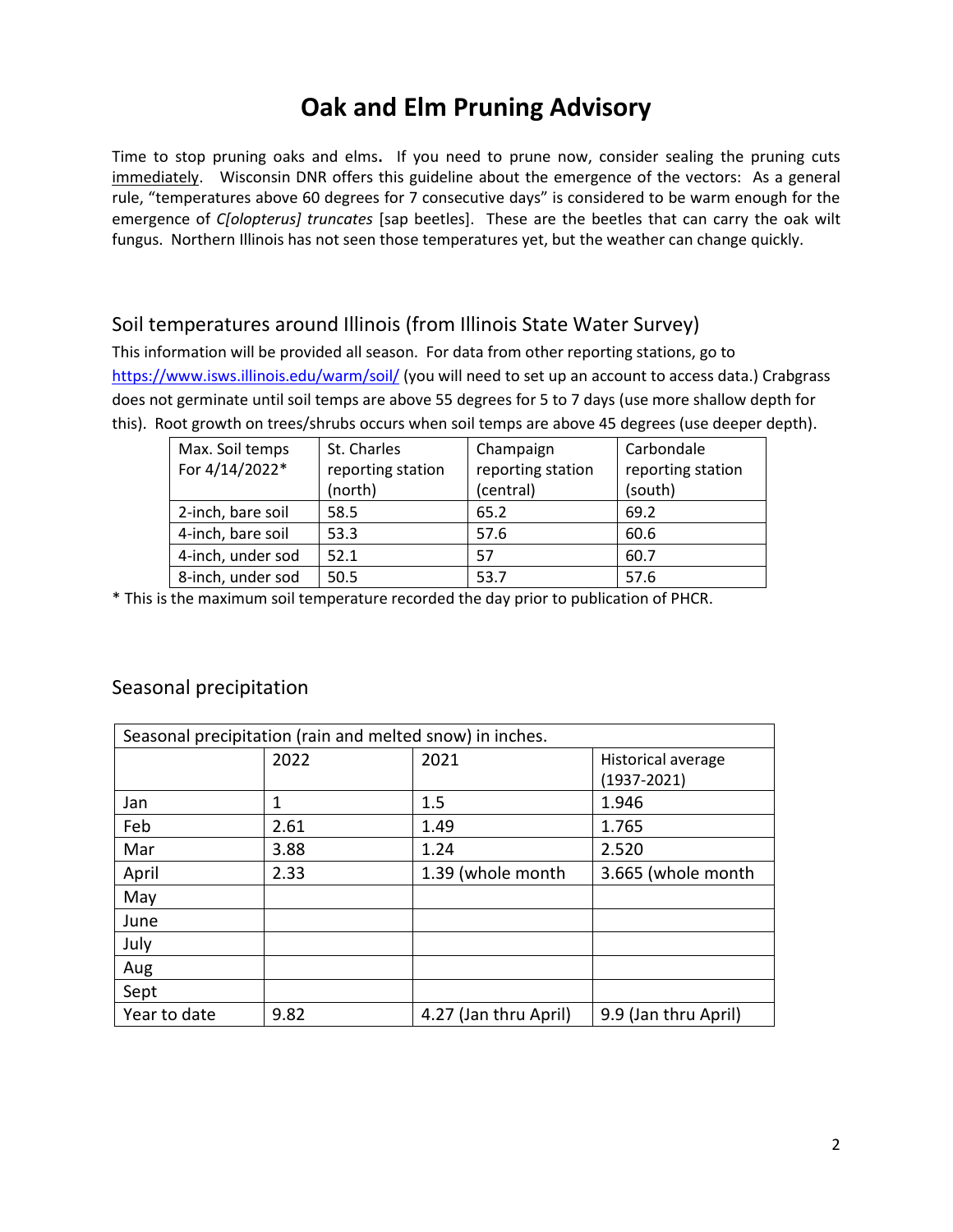## Degree Days (current and compared to past years) and rainfall

As of April 14, we have 27 base-50 growing degree days (GDD) at The Morton Arboretum. The historical average (1937-2021) for this date is zero GDD<sub>50</sub>. The table below shows a comparison of GDD in different years. We are comparing the GDD reported in this issue with the GDD reported in 2021, 2015 and 2014. These years were selected since publication dates of the first issue were within a day or two of each other. Glencoe, Lisle and Waukegan (60085) were not used in 2015 and 2014, so there is 'no report' from those stations.

| Location                 | GDD as of<br>4/14/22 | GDD as of<br>4/15/21 | GDD as of<br>4/16/15 | GDD as of<br>4/17/14 |
|--------------------------|----------------------|----------------------|----------------------|----------------------|
| Carbondale, IL*          | 174                  | 255                  | 233                  | 144                  |
| Champaign, IL*           | 61                   | 146                  | 143                  | 55                   |
| Chicago Botanic Garden** | $26$ (as of 4/13)    | 148                  | 33.5(4/15)           | 19(4/16)             |
| Glencoe*                 | 6                    | 41                   | No report            | No report            |
| Chicago O'Hare*          | 46                   | 146                  | 79                   | 35                   |
| Kankakee, IL*            | 37                   | 129                  | 95                   | 40                   |
| Lisle, IL*               | 49                   | 147                  | No report            | No report            |
| The Morton Arboretum     | 27                   | 95                   | 31                   | 9.5                  |
| Quincy, IL*              | 105                  | 167                  | 183                  | 71                   |
| Rockford, IL*            | 16                   | 85                   | 51                   | 20                   |
| Springfield, IL*         | 85                   | 157                  | 176                  | 75                   |
| Waukegan, IL* (60087)    | 28                   | 114                  | 40                   | 15                   |
| Waukegan, IL (60085)     | 33                   | 132                  | No report            | No report            |

\*\*Thank you to Chris Henning, Chicago Botanic Garden, for supplying us with this information.

\*We obtain most of our degree day information from the GDD Tracker from Michigan State University web site. For additional locations and daily degree days, go to <https://gddtracker.msu.edu/>

## **How serious is it?**

Problems that can definitely compromise the health of the plant will be marked "serious".Problems that have the potential to be serious and which may warrant chemical control measures will be marked "potentially serious". Problems that are seldom serious enough for pesticide treatment will be marked "minor". "Aggressive" will be used for weeds that spread quickly and become a problem and "dangerous" for weeds that might pose a risk to humans.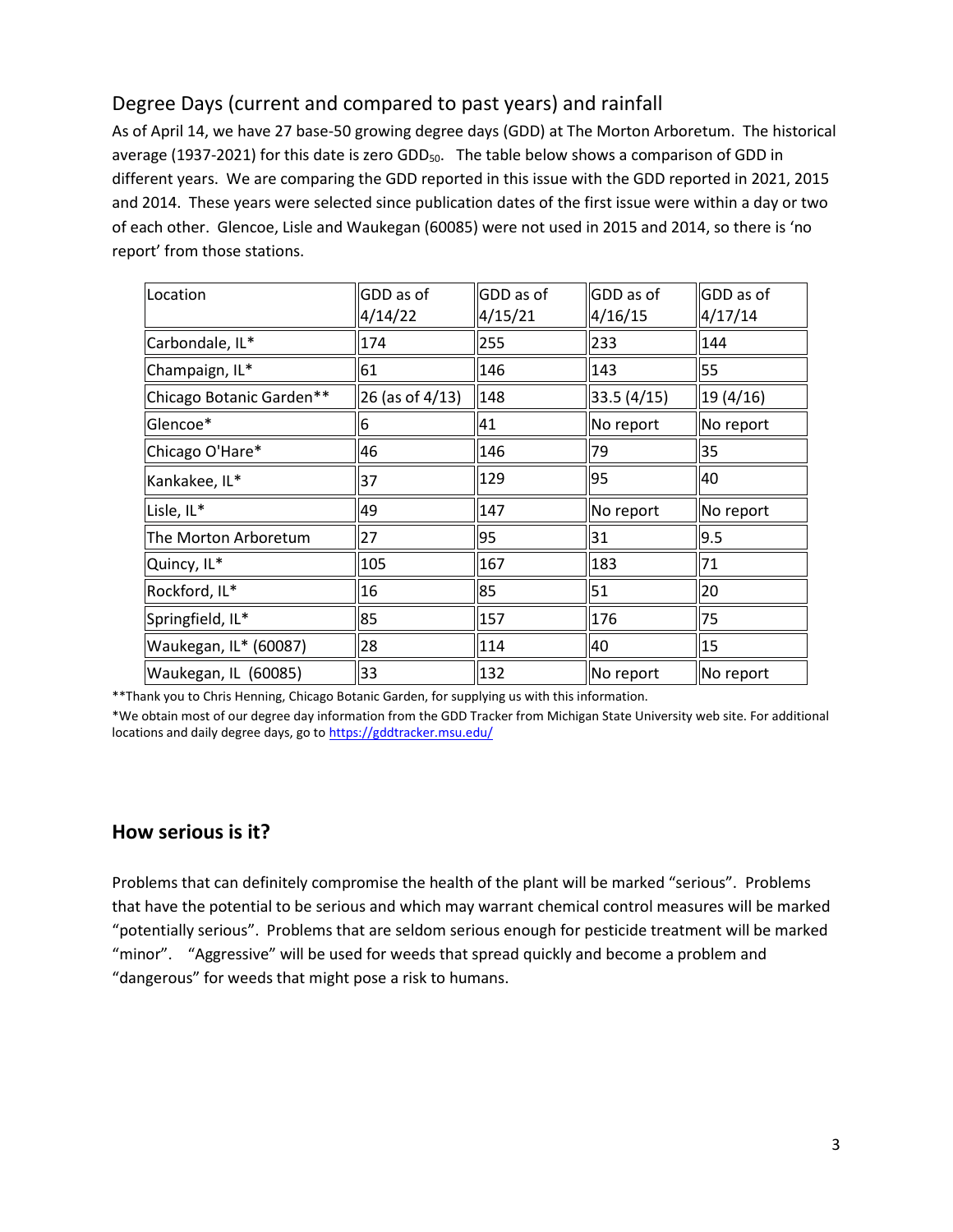## **Pest Updates: Insects**

| Examples of insects that may emerge soon in northern Illinois (based on growing degree days) |                       |                                |                 |
|----------------------------------------------------------------------------------------------|-----------------------|--------------------------------|-----------------|
| GDD (base 50)                                                                                | insect                | Life stage present at this GDD | Type of damage  |
| 20-90                                                                                        | Magnolia scale        | Overwintering nymphs become    | Feeding on sap  |
|                                                                                              |                       | active                         |                 |
| 100 (possibly                                                                                | Viburnum leaf         | Larvae (may be feeding when    | Chewing leaves  |
| less)                                                                                        | beetle                | leaves are half expanded)      |                 |
| 100-200                                                                                      | Eastern tent          | Caterpillars                   | Chewing leaves  |
|                                                                                              | caterpillar           |                                |                 |
| 100-200                                                                                      | Pine sawfly           | larvae                         | Chewing needles |
| 100-200 (value                                                                               | Spongy moth           | <b>Caterpillars hatching</b>   | Chewing leaves  |
| corrected from                                                                               | (formerly gypsy moth) |                                |                 |
| previous issue)                                                                              |                       |                                |                 |

#### **Spring is cold, but weather can change quickly**

We are at that odd part of spring where we don't have enough growing degree days (GDD) for the insects to come out now, but by the time we write the next issue, they may be coming out in droves. We had a similar experience in 2020, when the GDD was 17.5 on this date and three weeks later we were at 100. So, let's be proactive and take a look at some of the critters that might descend on us as soon as the weather warms.

#### **Viburnum leaf beetle (potentially serious)**

Viburnum leaf beetle (*Pyrrhalta viburni*) is becoming a common problem in the Chicago region. It was first reported in Dupage County in 2012 and is now found in much of our area. It has been found feeding mostly on arrowwood viburnum (*Viburnum dentatum*) and the American cranberrybush viburnum (*Viburnum opulus* var. *americanum*, formerly *V. trilobum*)*.* We have noted some feeding damage on blackhaw viburnum (*Viburnum prunifolium*) as well.



**Figure 2 Egg sites as seen in winter and early spring**

This is a pest of concern because it is a serious defoliator of viburnums. Both the larvae and the adult beetle will feed on leaves, so we can see damage all season. The beetle overwinters as eggs in the tips of stems. The egg-laying damage occurs in rows. The eggs are laid in holes chewed by the adult female. The holes are then covered by a cap of chewed bark. These caps are fairly easy to see as they are a slightly different color than the stem. Figure 2 shows the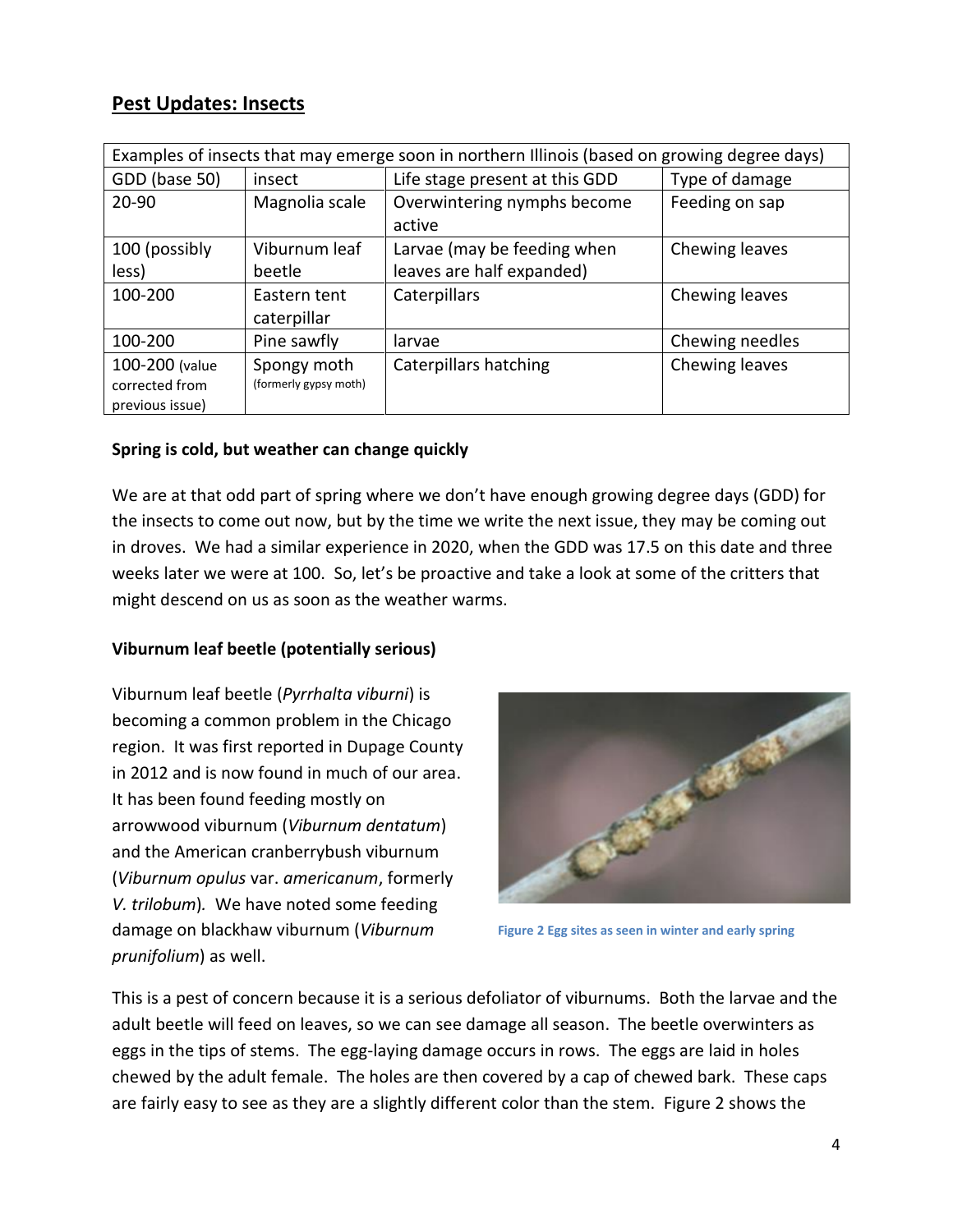egg-laying sites in fall when they are new, and figure 3 shows them after the larvae have emerged. We may still have time to minimize populations by cutting out and destroying these egg-laying sites. You only have to cut out the infested twig tips, not the whole branch. If we can kill a large portion of the population before they hatch, management of this pest will be easier for the rest of the season.



When the larvae do hatch, they are tiny. In

**Figure 3 Eggs sites after larvae have emerged**

fact, they are so small that they are easily overlooked. In figure 4, the little spot next to the penny is a very young viburnum leaf beetle larva. Be looking for them on leaves that are only about half open. The larvae can be found feeding between the veins and doing damage before the leaf has completely expanded. Figure 5 shows a leaf that is only partially expanded, but already being fed upon by newly hatched larvae.

The larvae, when larger, are easier to see (about 1/3 inch), may be pale green, pale orange or yellow. They do have a distinctive pattern of black spots along their sides and a row of black dashes running down their backs. At maturity, the larvae are a little less than half an inch long. The larvae chew on the undersides of foliage.

When mature, the larvae crawl to the ground, usually in mid-June, and pupate in the soil. Adults emerge from the soil (early July) and also



**Figure 4 Very young VLB larva below penny**

chew on the leaves. Their feeding damage forms irregular holes in the leaves. The beetles are about ¼ inch long and brown in color. On close inspection, golden hairs can be seen on the wing covers of the adult beetle. The adult beetles will be mating and laying eggs from summer into fall. There is one generation of the beetle each year. Heavy and repeated defoliation by the viburnum leaf beetle can lead to death of the shrubs.

**Management**: From October through April twigs with eggs in them can be pruned out and destroyed. This is the most effective way to reduce populations and minimize damage and is highly recommended. If the larvae can't hatch, they can't eat. Trim out only the last few inches of each twig where egg-laying sites are visible. You do not need to cut the whole stem.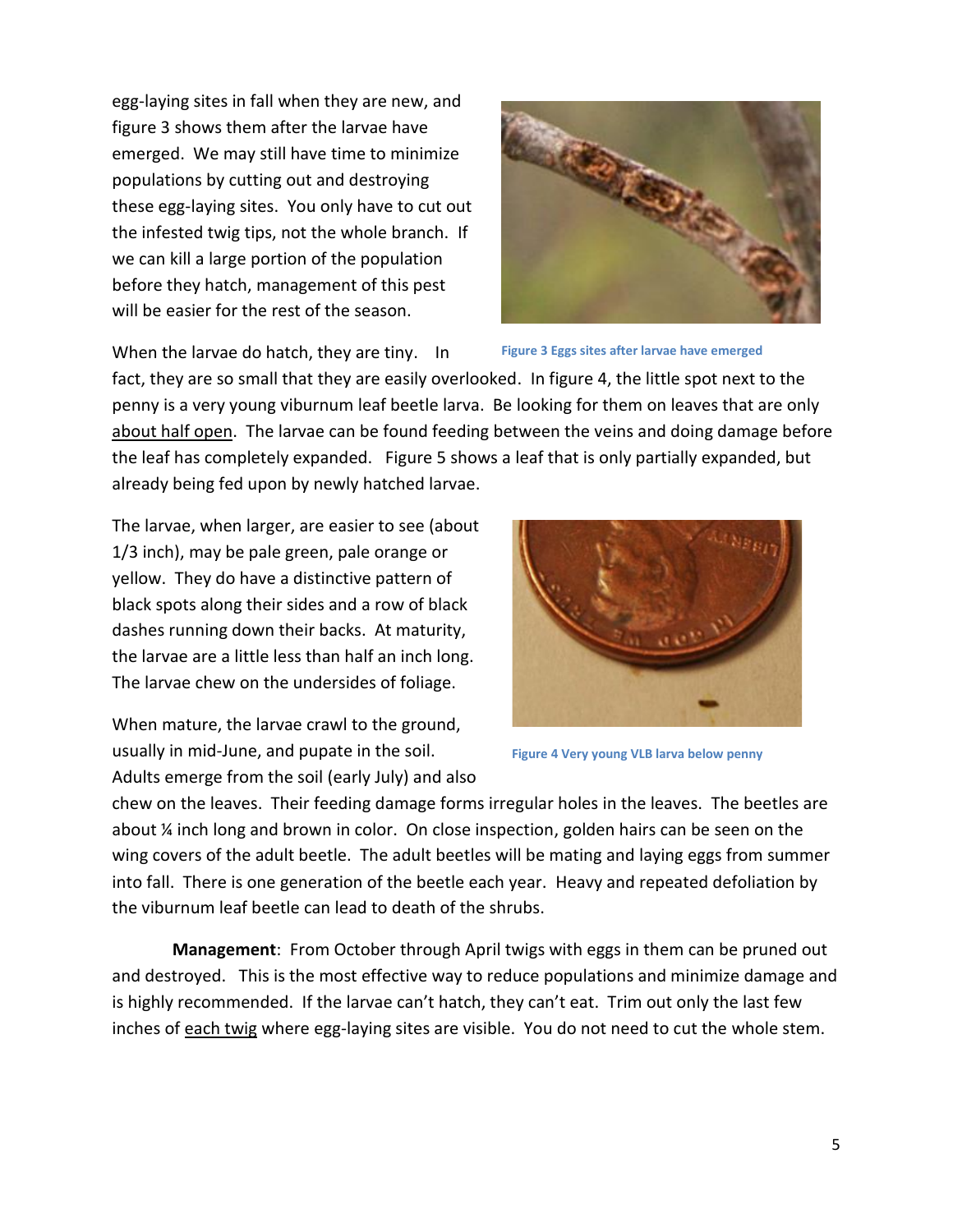Insecticides can be used on the larvae from late April through June when they are feeding. Michigan State University suggests treating **larvae** with spinosad, insecticidal soap or

chlorantraniliprole. To be effective, spinosad and insecticidal soap must be sprayed on the larvae (usually found on the undersides of the leaves). Chlorantraniliprole can be sprayed on the insect or on the plant. Cornell University also suggests a single soil application of imidacloprid in spring to control **adults** this summer. Because imidacloprid is systemic, it can be translocated into the flowers and pose a hazard for pollinators. If previous damage warrants the use of this product, protect pollinators by applying imidacloprid immediately after flowering ends. Other insecticides can be used in summer when the beetles are out. Insecticidal soap is not



**Figure 5 Young VLB larvae feeding on half-expanded leaf**

effective against the adult beetles. If the larvae are successfully controlled in spring, there will be no adults to treat. The larvae do a lot of damage and are easy to kill, so it is worth attacking that stage of the life cycle.

If you plan to add new viburnums to the landscape, don't plant big groups (remember diversity is the way to go). Plant one or two, and this pest will be easier to manage.

Good websites: <http://www.hort.cornell.edu/vlb/manage.html> [https://mortonarb.org/plant-and-protect/tree-plant-care/plant-care-resources/viburnum-leaf](https://mortonarb.org/plant-and-protect/tree-plant-care/plant-care-resources/viburnum-leaf-beetle/)[beetle/](https://mortonarb.org/plant-and-protect/tree-plant-care/plant-care-resources/viburnum-leaf-beetle/)

#### **Eastern tent caterpillar (minor to potentially serious, depending on population)**

Eastern tent caterpillar (*Malacosoma americanum*) has not been spotted yet, but it is a pest that often starts to show up at GDD 100-200, so we will want to be looking later this month. When the caterpillars start to emerge, look for small tents beginning to form. They gather at a fork in a tree and build a web or "tent" (fig. 6), but at this point you may need to look carefully to spot it. The caterpillars will ultimately grow to two inches long and are hairy with white stripes down their backs



**Figure 6 Tent made by Eastern tent caterpillar**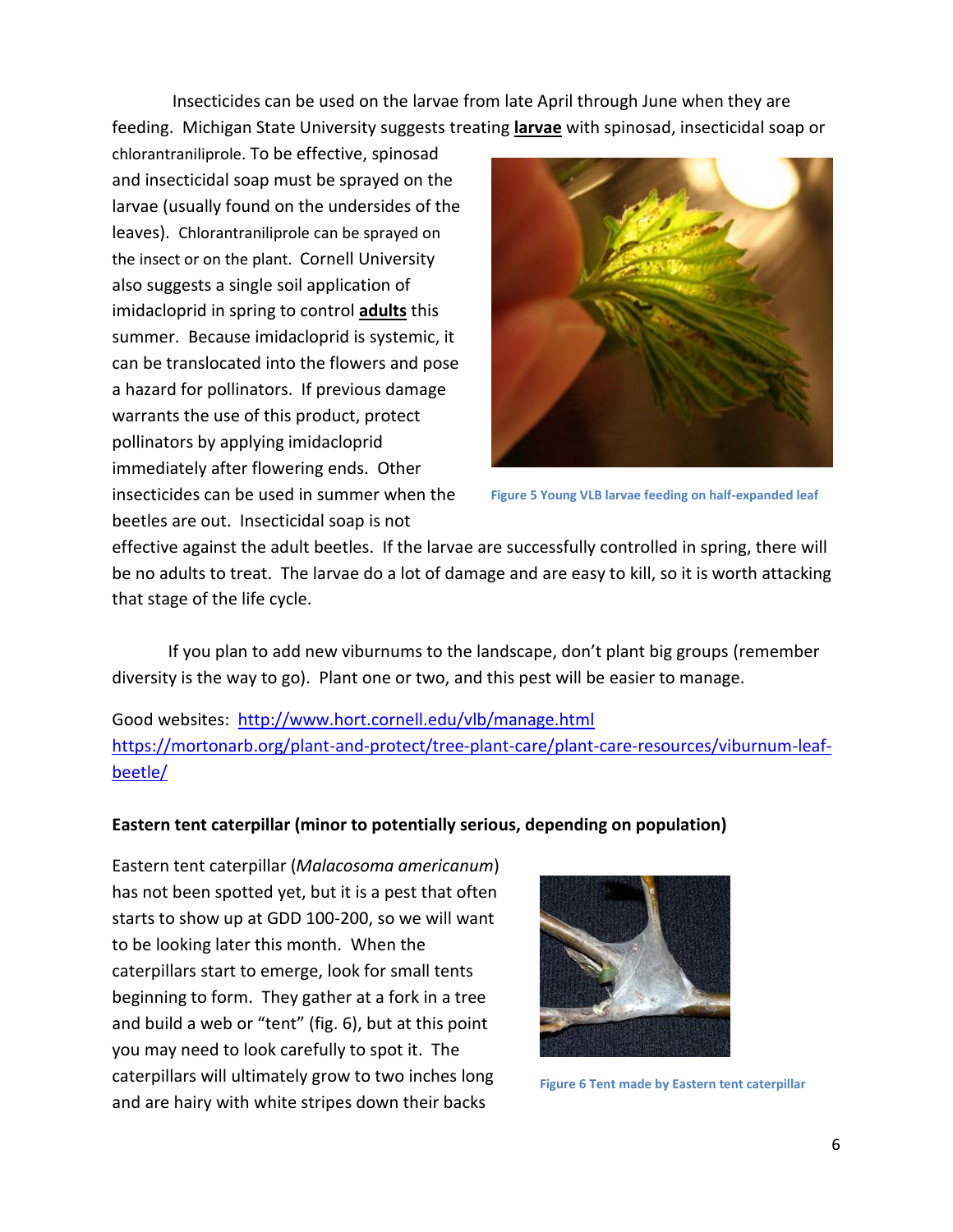and blue spots and yellow lines (fig. 7). These markings will not be as distinct on younger caterpillars. The caterpillars leave the web to feed during the day, but return at night. Severe

defoliation only occurs when populations are high. Eastern tent caterpillars prefer trees in the rose family, such as wild black cherry, apple and crabapple, plum, and peach, but will also feed on ash, birch, willow, maple, oak, and poplar.

**Management:** The most efficient method for managing the caterpillar is pruning out the nests. This should be done on cloudy or rainy days or at night when the caterpillars are in the nest and not out feeding.



**Figure 7 Eastern tent caterpillar**

#### Good website:

[https://mortonarb.org/plant-and-protect/tree-plant-care/plant-care-resources/tent-or-web](https://mortonarb.org/plant-and-protect/tree-plant-care/plant-care-resources/tent-or-web-making-caterpillars/#overview)[making-caterpillars/#overview](https://mortonarb.org/plant-and-protect/tree-plant-care/plant-care-resources/tent-or-web-making-caterpillars/#overview)

#### **Spongy moth (formerly Gypsy moth) (serious)**

Spongy moth (*Lymantria dispar dispar*) caterpillars are serious defoliators that feed on over 300 species of trees and shrubs. The caterpillars begin to hatch between GDD 100 and 200. Again, the cold weather will be slowing their emergence, but it is wise to be scouting and catch them early as spongy moth populations have been rising in the last few years. Note that very early instar caterpillars will not look



**Figure 8 Early instar of spongy moth caterpillar**

the same as older caterpillars (fig. 8). As the caterpillars mature, they will develop 5 pairs of blue bumps, followed by 6 pairs of red bumps (fig. 9). Their favorite host trees include oak,

crabapple, birch, linden, willow, and hawthorn. Although deciduous trees that are defoliated can put out a new set of leaves, the trees use a lot of resources to do so. Trees that suffer a lot of defoliation (greater than 50%) several years in a row may die. Severe defoliation also makes trees more susceptible to other problems. Needle-bearing conifers, including spruces and pines, cannot re-foliate and therefore may die after one season of attack.



**Figure 9 Late instar spongy moth caterpillar**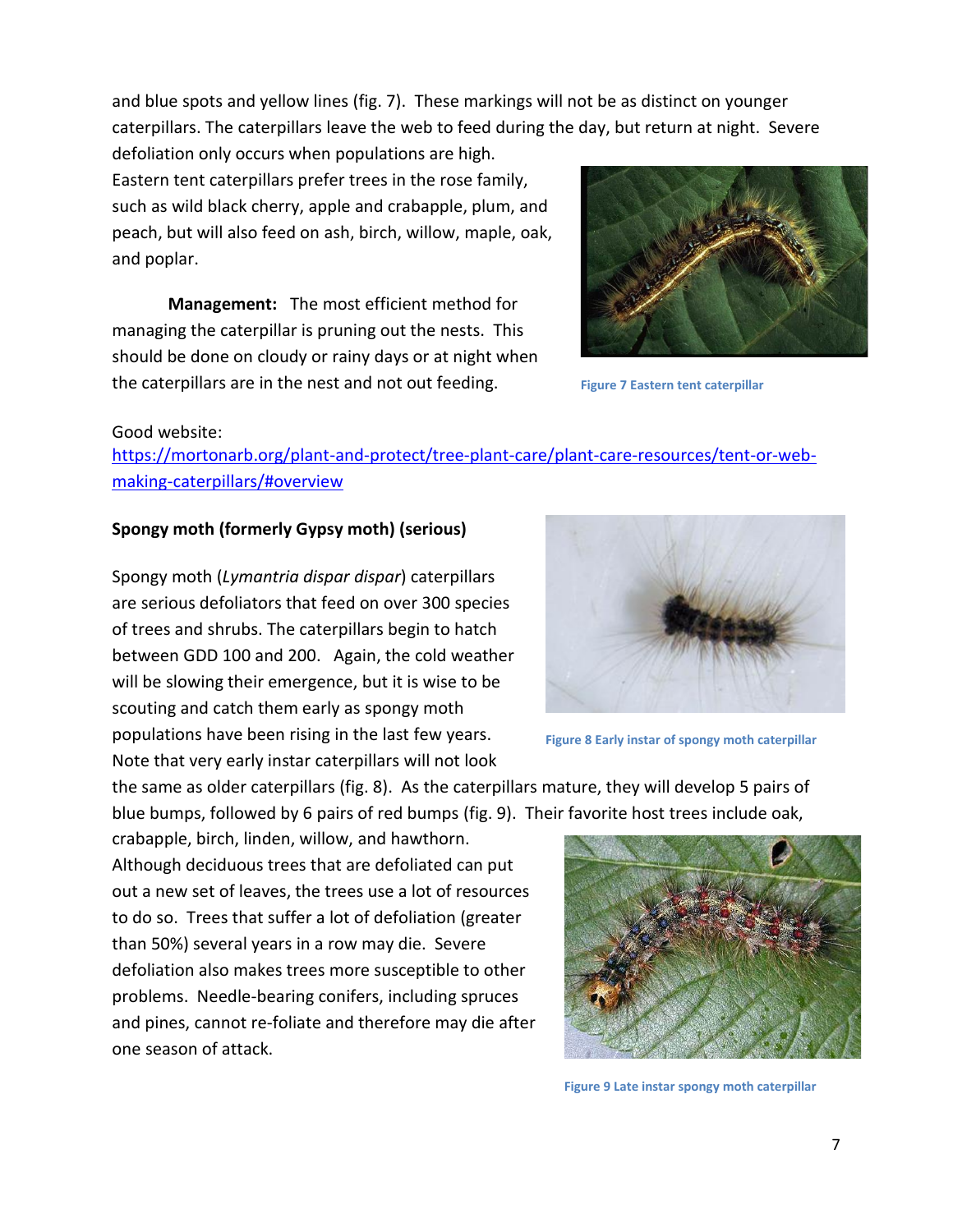Once active, the caterpillars will be feeding for a few weeks. They pupate mid-June into early July (GDD 900-1200). Each insect pupates for about 10 to 14 days, generally emerging as adults in mid-July through mid-August. The adults will mate and lay eggs, then die.

**Management:** *Bacillus thuringiensis* var. *kurstaki* (*Btk*) can control young larvae but is not as effective against more mature larvae. Treat while larvae are still relatively small. The first three instars remain in the tops of trees, so detection may be difficult. Mature larvae (fourth instar and later) feed at night and crawl down from tree tops to hide during the day in protected spots.

#### Good website:

<https://mortonarb.org/plant-and-protect/tree-plant-care/plant-care-resources/gypsy-moth/>

#### **European pine sawfly (minor to potentially serious, depending on population)**

Another pest to expect around GDD 100-200 is the European pine sawfly (*Neodiprion sertifer*).

When the larvae come out, they will be very small at first. Look at the ends of branches, as the eggs were laid in last year's needles. If you can't find any larvae, check the needles for unopened eggs. This insect can cause heavy defoliation on red, Scots, mugo, Japanese red, and jack pines. European pine sawflies are interesting to watch. Groups of sawfly larvae rear up their heads simultaneously when disturbed, making the group appear to be one much larger organism (fig. 10). This is a great defense mechanism. When fully grown, the sawflies will be about  $\frac{3}{4}$  - 1 inch long and will have several light and dark green stripes on each side of their bodies. Their heads and the three pairs of legs are black. Their mouths are so small after hatching that they can only eat one side of each needle, and therefore the



**Figure 10 European pine sawfly larvae**

chewed needles look like straw. Eventually as the insects mature, they are able to eat entire needles. The larvae feed on old conifer needles but are finished feeding before current year's needles emerge. They then drop down into the ground to pupate, emerging in September as adults to mate and lay eggs in the current year's needles.

 **Management:** Birds feed on the larvae, and rodents eat the pupae in the soil, but these predators are usually inadequate to control the larvae. Larvae can be removed by hand or washed off with a strong stream of water from the garden hose. They have no hooks on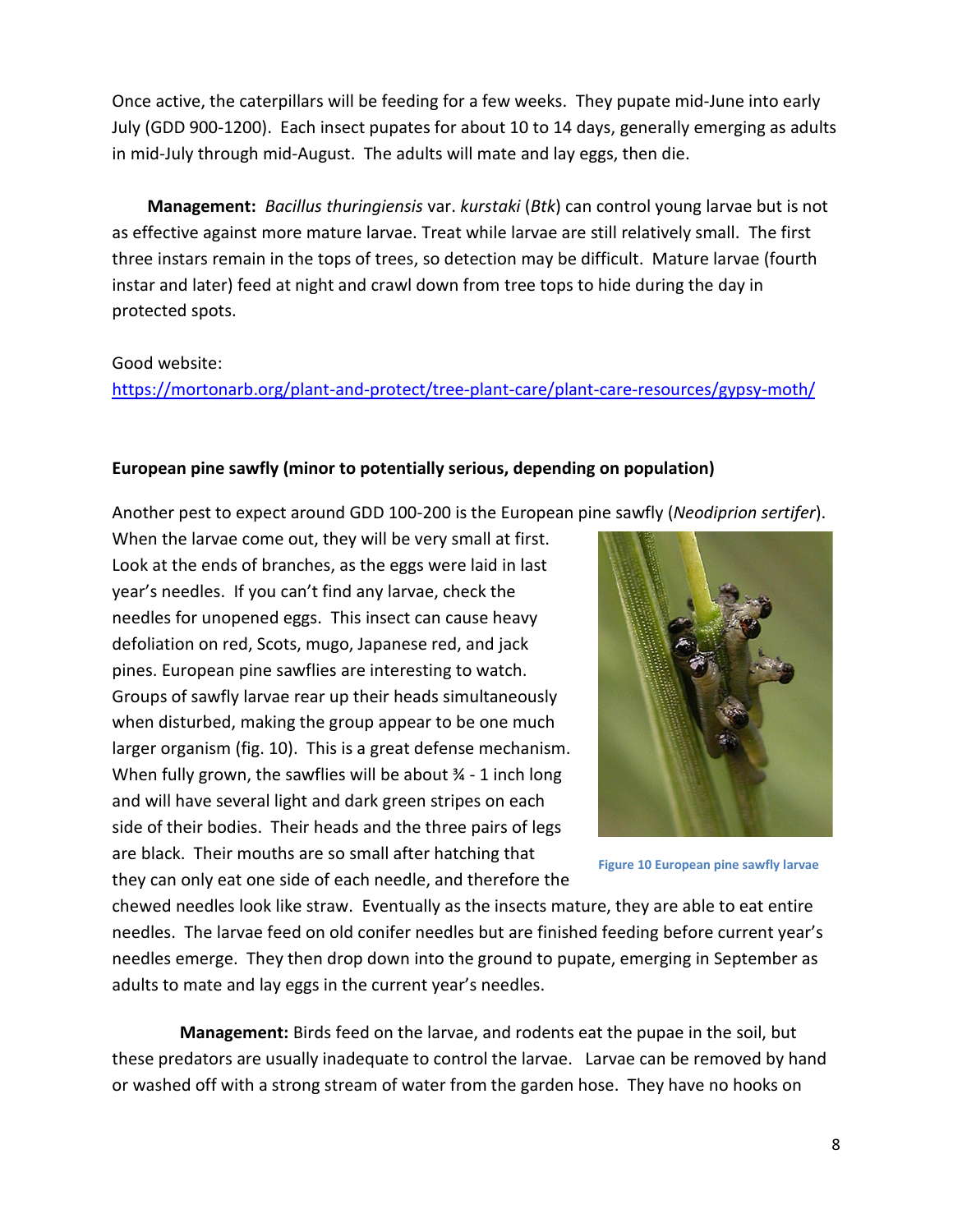their feet like caterpillars do, so they can't hang on very well. Since European pine sawfly larvae are not caterpillars, *Bacillus thuringiensis* var. *kurstaki* (*Btk*) does not control them.

Good website:

<https://mortonarb.org/plant-and-protect/tree-plant-care/plant-care-resources/pine-sawflies/>

## **Pest Updates: Diseases**

## **Boxwood blight (serious) or something else?**

Yes, boxwood blight is in northern Illinois and in some areas, there is quite a bit of it, but not in all areas. The symptoms of boxwood blight can be confused with the symptoms of other boxwood problems. Leaf spots are a symptom of boxwood blight. But leaf miners can also cause leaf spots. Holding a leaf up to the light can reveal the insect larva inside, if the cause is really leaf miner. You can also cut open a spot with a razor or even a pin and if you find an insect larva inside, the problem is leaf miner.

Another symptom of boxwood blight is quick decline of foliage leading to major defoliation. The leaves quickly turn yellow and fall off, generally starting at the bottom and moving upwards through the plant. In contrast to that, we often see boxwood branches that are dying from canker diseases. On these branches, all the leaves will turn brown on the diseased branch, but will stay attached to the branch for a long time.

Boxwood blight can also result in stem cankers. These cankers are along the stems and are long and narrow and very dark in color. Older boxwood stems will often develop elongated areas on the stem that are no longer green, but they are normal and usually tan or light brown in color. The canker diseases mentioned in the above paragraph often result in cracked or peeling bark, so they have a different appearance.

The bottom line here is that when a boxwood is doing poorly, it is wise to take some time and examine it carefully to determine the real cause of the decline. Boxwood blight is in the area, but we also have a number of other problems affecting boxwood. The first website link below takes you to a document from the University of Illinois that has good photos of boxwood blight.

If you need some help sorting out the symptoms on your boxwood, you can call the Plant Clinic at The Morton Arboretum (630-719-2424) or email us photos taken at high resolution (plantclinic@mortonarb.org). The Morton Arboretum Plant Clinic CANNOT accept samples as it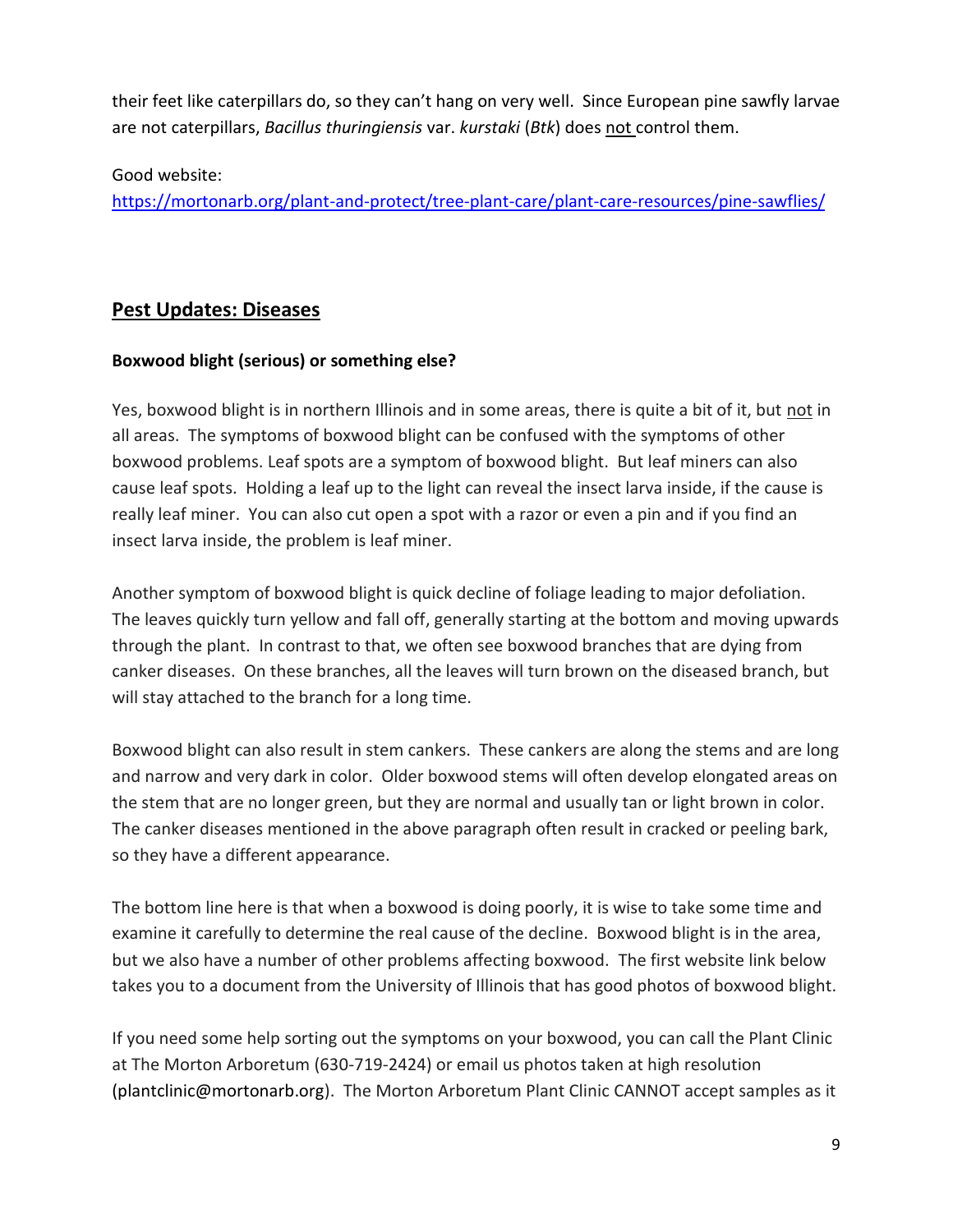is not a diagnostic lab. Samples must be sent to an approved lab. In Illinois that lab is the [University of Illinois Plant Clinic in Champaign-Urbana.](https://extension.illinois.edu/plant-clinic)

Good websites: <https://uofi.app.box.com/v/boxwoodblight> <https://www.extension.purdue.edu/extmedia/bp/bp-203-w.pdf>

#### **Black knot (potentially serious)**

Black knot (*Apiosporina morbosa*) is a serious and widespread problem of trees in the genus

*Prunus*, especially plum and cherry trees. The Plant Clinic at The Morton Arboretum receives questions on this problem year-round since it is so prevalent and so easy to spot. Now is the time to look for new abnormal swellings on branches of cherry, peach, plum and related trees. The fungus overwinters in the



**Figure 11 Black knot showing an old infection on the left, a newer infection in the middle and a new one developing on the right (swelling of stem)**

hard, brittle, rough, black "knots" on twigs and branches of infected trees such as wild black cherries in the woods. These knots may be small or may be several inches long and wrap around the branch. In some instances, the main trunk of the tree can become infected.

In the spring, the fungus produces spores within tiny fruiting bodies on the surface of these knots. The spores are ejected into the air after rainy periods and infect succulent green twigs of the current season's growth. The newly infected twigs and branches swell. The extensive overgrowth of bark and wood is a response to hormones and produces the smaller swellings that we will soon be seeing. Frequently these swellings are not noticed the first year. The swellings become dormant in winter. But the following spring, velvety, green fungal growth will appear, and the knot increases in size. The knots darken and elongate during summer and, by fall, turn hard, brittle, rough and black (fig. 11). The black knots enlarge and can girdle the twig or branch, eventually killing it.

**Management:** This is a difficult disease to manage. Prune and discard all infected wood during late winter or early spring before growth starts and when new swellings appear. Pruning cuts should be made at least four inches below any swellings or knots. In advanced cases with many knots, pruning out branches may not be feasible as it may destroy the shape of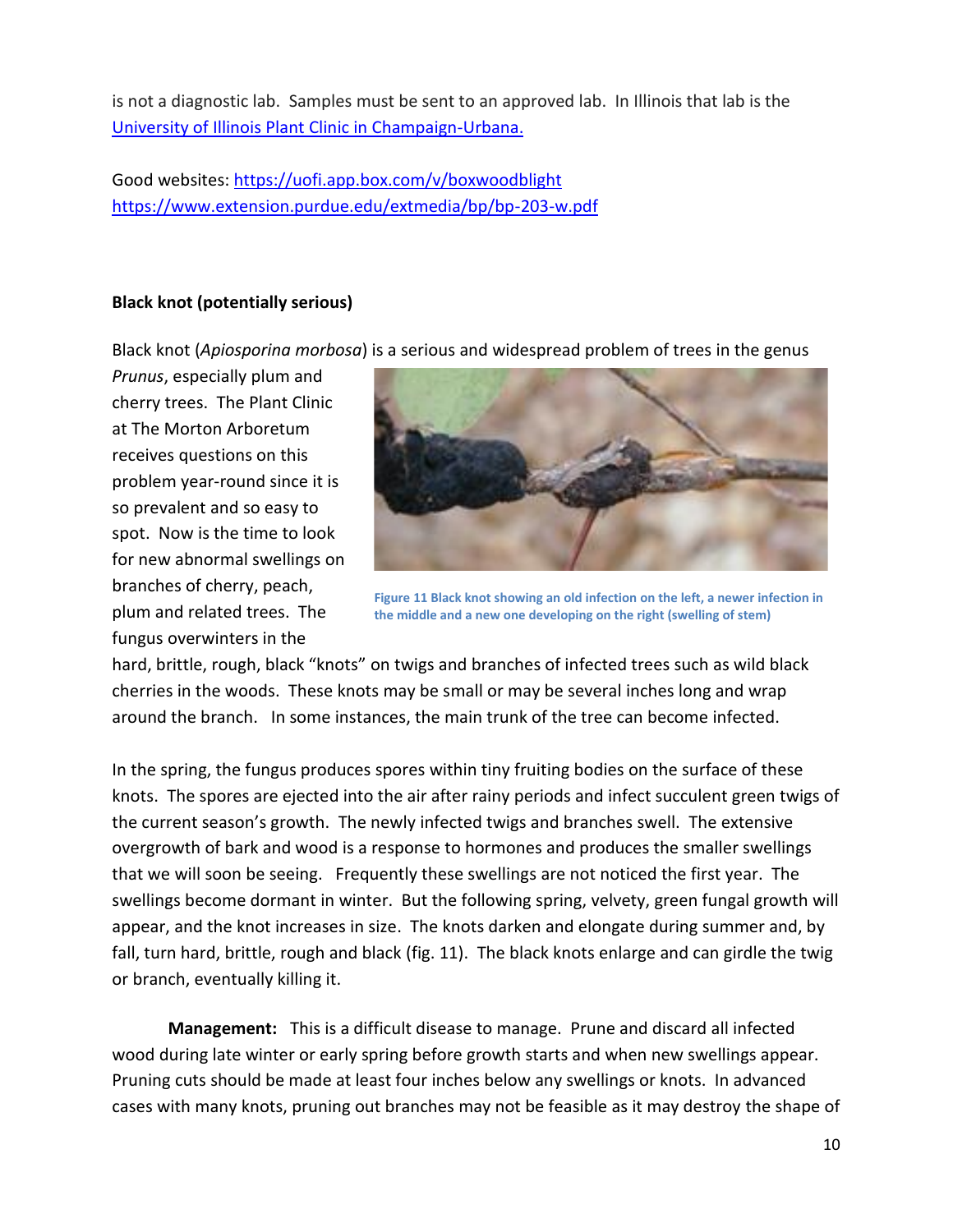the tree. Fungicides offer some protection against black knot, but are ineffective if pruning and sanitation are ignored. Fungicides are protective, not curative.

#### Good web site:

<https://mortonarb.org/plant-and-protect/tree-plant-care/plant-care-resources/black-knot/>

<https://extension.umn.edu/plant-diseases/black-knot>

#### *Diplodia* **tip blight (serious)**

*Diplodia* tip blight (*Diplodia pinea*) is doing a lot of damage to Austrian pines. This disease was *Diplodia*, then became *Sphaeropsis* and now is called *Diplodia* once again. It is a common disease of two- and three-needle pines in our region. Austrian, mugo, red and Scots pines are highly susceptible to this disease, especially if they are stressed. The fungus infects needles as they are expanding, thus causing stunting and turning the needles straw-colored or brown (fig. 12).



**Figure 12 Diplodia tip blight**

Some "bleeding" or resin may appear, dripping from infected branches, due to small cankers. This is a 'tip' blight, so it infects new growth that emerges in spring. Dead shoot tips and needles (held on by resin) from previous years are often found throughout the canopy of larger trees. Black pepper-like fruiting bodies form at the base of the needles (look underneath the needle sheath) soon after the needles die.

**Management:** Most of the pines that get this disease are no longer recommended for use in the landscape. Managing the disease on existing trees is possible through sanitation, cultural and chemical control practices. Rake up and discard infected cones and needles to remove immediate inoculum sources. The spores are moved on air currents, so sanitation will never be the complete answer. Also, keep trees mulched (do not use diseased pine needles as mulch) and watered during dry periods. Avoid overhead irrigation which helps spread spores, and do not prune susceptible trees in wet weather. As soon as tip blight is noticed, prune out and destroy diseased tissue. Sterilize tools between pruning cuts. Fungicides are effective if applied at bud break (additional sprays are needed as well, check the label for details).

#### Good website:

<https://mortonarb.org/plant-and-protect/tree-plant-care/plant-care-resources/diplodia-tip-blight/>

<https://ohioline.osu.edu/factsheet/plpath-tree-03>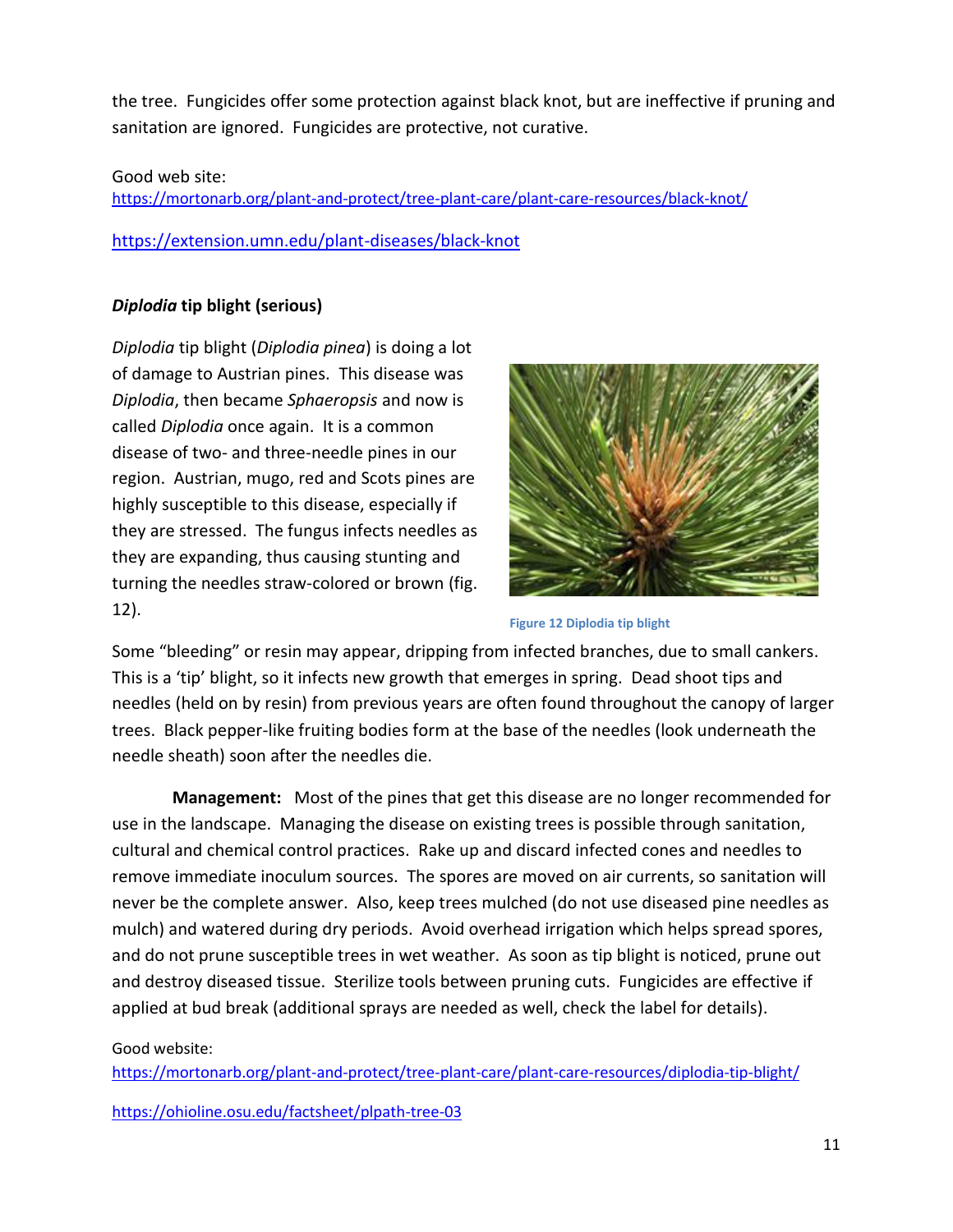## **Pest Updates: Weeds**

#### *Ficaria verna* **(invasive; classified as an exotic weed in Illinois)**

With our cold spring, many plants are very slow to emerge this year. Not so with *Ficaria verna*! The Plant Clinic at The Morton Arboretum has already started to receive emails about this pesky plant. You may know this plant as fig buttercup, lesser celandine or pilewort. Or maybe you know if by one of its scientific names. The current name is *Ficaria verna*, but it was once classified as *Ranunculus ficaria.* Some of those names almost sound friendly, but this is not a plant to invite into your yard.



**Figure 13 Ficaria verna**

Illinois classifies this plant as an exotic weed under the **Illinois Exotic Weed Act**. The Midwest Invasive Plant Network, on their [invasive plant list,](https://www.mipn.org/plantlist/) shows that three Midwestern states have legislated against this plant and three other Midwestern states have the plant on a watch list.

What makes this plant a problem? This low growing, spring-blooming, plant is very pretty, but can be quite a spreader. It can grow quickly and crowd out spring ephemeral wildflowers that grow in moist woodlands. I have even spotted it in some suburban parkways, which are neither moist or wooded, so there is some adaptability here. The time to manage it is often very short, so we want to be ready.

**Management:** Manage this weed by spraying it with a systemic herbicide. This works best in early spring when the plant is in active growth. These products generally kill just about anything green, so do not get them on any desirable plants. The foliage of this plant may die back in early summer so treat as soon as you see it growing in your yard. It may take more than one year to get rid of it since there is such a short time to treat. Manual removal of the plant may be sufficient when the population is small.

Good websites:

<https://www.invasive.org/alien/pubs/midatlantic/five.htm> <https://www.eddmaps.org/midwest/distribution/uscounty.cfm?sub=3069> <https://www.invasiveplantatlas.org/subject.html?sub=3069>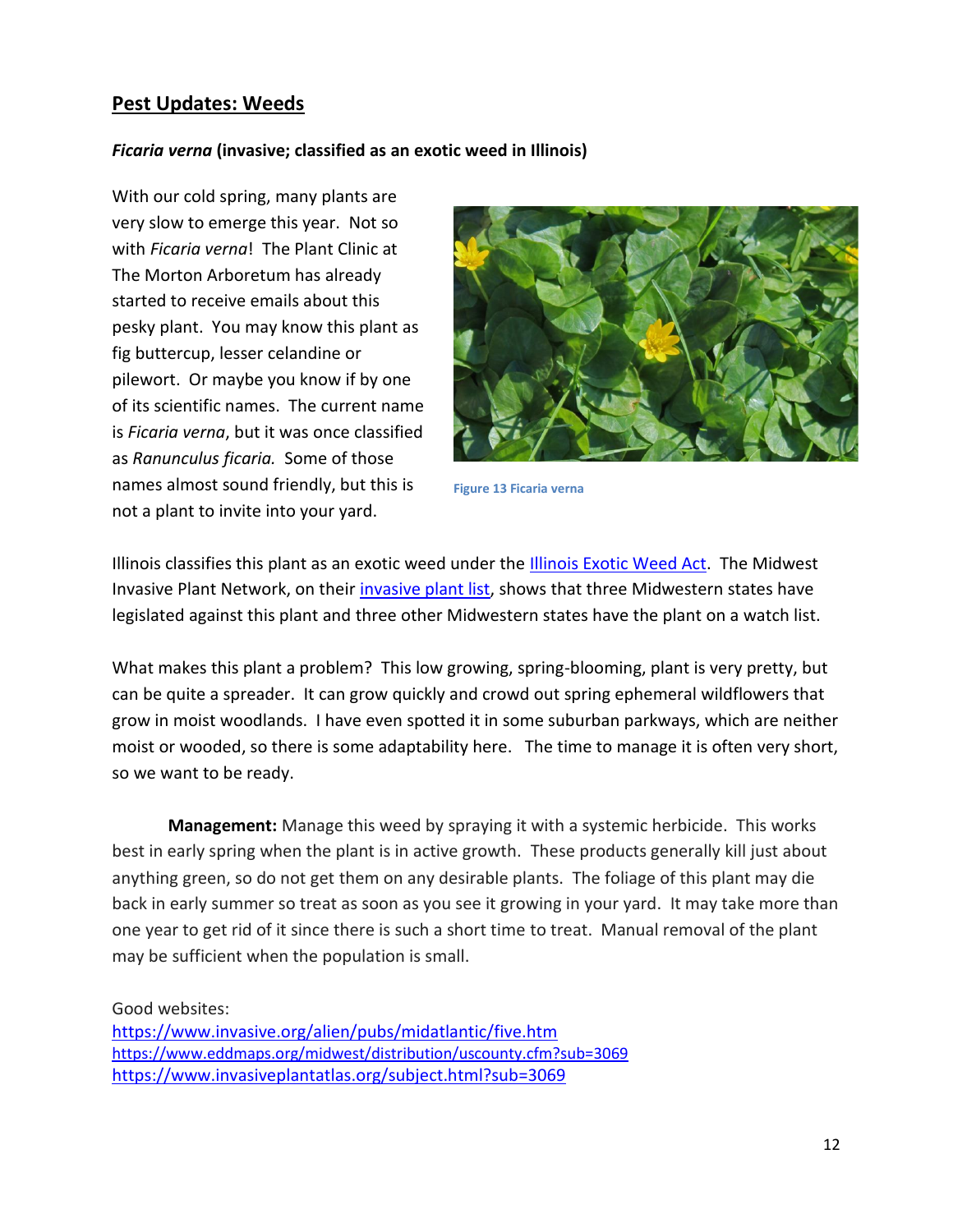#### **Crabgrass preventer update**

Crabgrass is beginning to germinate in Southern Illinois. As soon as we start to get some consistently warm temperatures, crabgrass will get going. Consider getting your crabgrass preventers applied in the next two weeks or so.



## *[Bartlett Tree Experts, Presenting Sponsor of the Plant Clinic.](https://www.bartlett.com/)*

The Plant Health Care Report is prepared by Sharon Yiesla, M.S., Plant Knowledge Specialist and edited by Stephanie Adams, Ph.D., Plant Health Care Leader; Fredric Miller, Ph.D., Research Entomologist at The Morton Arboretum and Professor at Joliet Junior College; Julie Janoski, Plant Clinic Manager; and Carol Belshaw, Arboretum Volunteer. The information presented is believed to be accurate, but the authors provide no guarantee and will not be held liable for consequences of actions taken based on the information.

Thank you...I would like to thank all the staff and volunteers that report disease and pest problems when they find them. Your hard work is appreciated.

Literature/website recommendations: Indicator plants are chosen because of work done by Donald A. Orton, which is published in the book Coincide, The Orton System of Pest and Disease Management. Additional information on growing degree days can be found at: [http://www.ipm.msu.edu/agriculture/christmas\\_trees/gdd\\_of\\_landscape\\_insects](http://www.ipm.msu.edu/agriculture/christmas_trees/gdd_of_landscape_insects) [http://extension.unh.edu/resources/files/Resource000986\\_Rep2328.pdf](http://extension.unh.edu/resources/files/Resource000986_Rep2328.pdf)

This report is available as a PDF at The Morton Arboretum website a[t https://mortonarb.org/about](https://mortonarb.org/about-arboretum/plant-health-care-report/)[arboretum/plant-health-care-report/](https://mortonarb.org/about-arboretum/plant-health-care-report/)

For pest and disease questions, please contact the Plant Clinic. You can contact the Plant Clinic via email at [plantclinic@mortonarb.org](mailto:plantclinic@mortonarb.org) . Emails will be answered during business hours Monday through Friday. You can call the Plant Clinic by phone (630-719-2424) or visit in person, Monday thru Friday 10 am to 4 pm. Arboretum members need [a timed entry ticket](https://mortonarb.org/visit-the-arboretum) is needed to enter the Arboretum and visit Plant Clinic in person. Non-members need [a timed ticket](https://mortonarb.org/visit-the-arboretum) and must pay the Arboretum entry fee.

Inquiries or comments about the PHCR should be directed to Sharon Yiesla a[t syiesla@mortonarb.org](mailto:syiesla@mortonarb.org).

Copyright © 2022 The Morton Arboretum